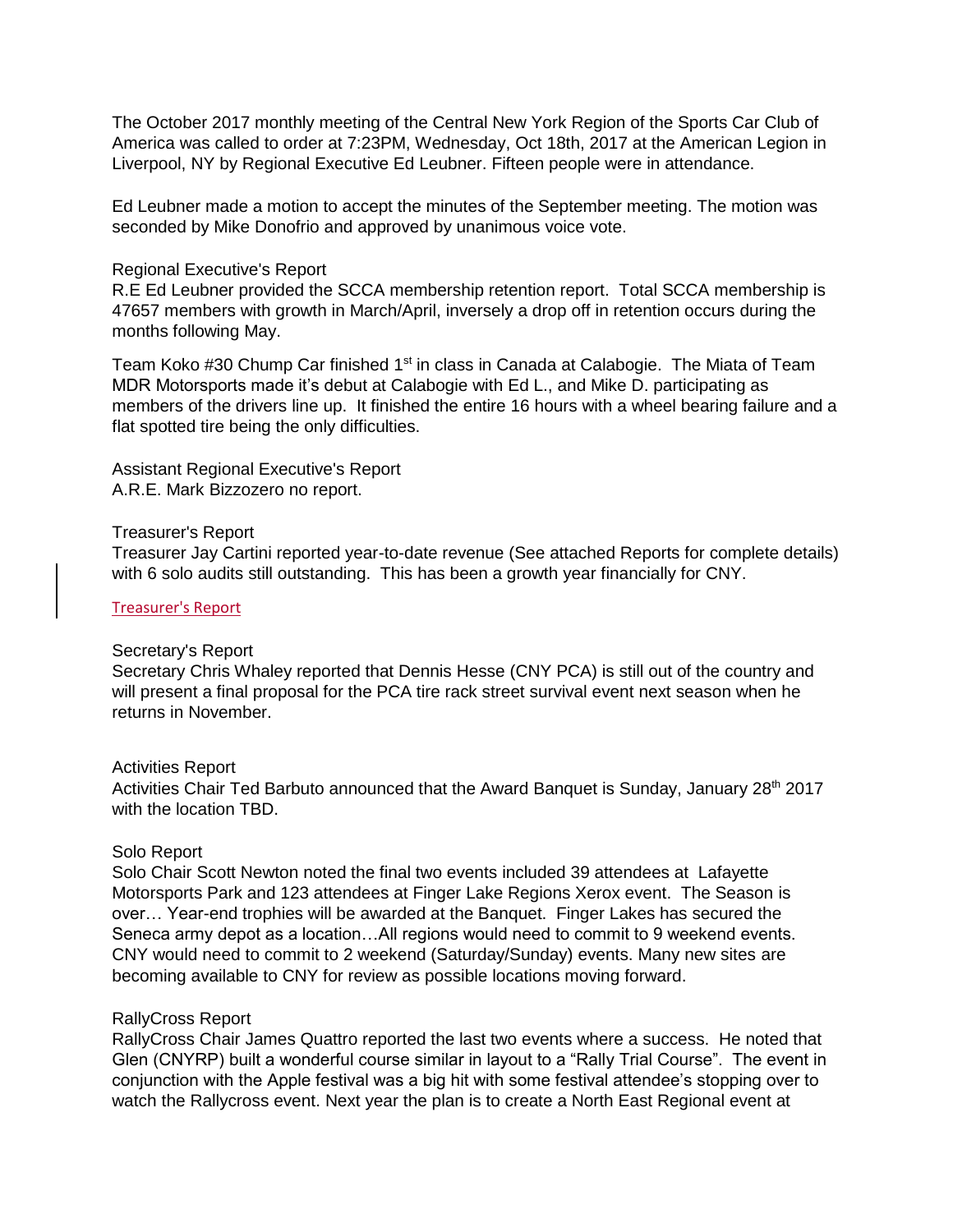CNYRP. Last weekend the divisional event was a 24hr event with and 8hr break. The event had a low turnout due to conflicts with other regions. 12 runs each day, 2 minutes long... There is 1 event left for this season. Trophies will be awarded at the Annual Banquet.

# Flagging and Communications Report

Mick Levy reported Indy Car has pulled the event from WGI starting next season. While at the run-offs discussion was being kicked around that the run-offs could be coming to WGI.

# Road Rally Report

Frank Beyer noted a Pro Rally Event on November 28<sup>th</sup> being held down state on a 10,000-acre Boy Scout in Narrowsburg about 15 miles from Monticello Motor Club site.

# Club Racing Report

Dave Cardillo reported that he ran the Fun One, SCCA club race at WGI which was his  $4<sup>th</sup>$  of 5 events for the season. Typical formula vee class events are 10 cars, a big turnout of combined organizations is 20 cars, while a Challenge event is 20 to 30 attendees'.

# Membership Report

Membership Chair Andrew Beyer was not in attendance. R.E Ed Leubner reported no membership anniversaries.

Old Business No Old Business

# New Business

Rex Franklin will put together a slate of nominees for the upcoming board elections.

Mike Donofrio is heading the Sponsorship efforts on the trailer where the left side and possibly the front of the trailer will be open for advertising. The details will include the size, location and duration of the sponsorship contract.

There was a discussion of whether disposable head socks should be supplied to event participants for preventing sweat filled helmets and possible other issues.

Solo events will need to consider the new upcoming changes for requirements to hold Jr Kart events and how it impacts the Safety Stewards certifications.

The winner of the 50/50 raffle was Mike Donofrio... Mike donated the princely sum of \$15 back to the club.

At 8:47 PM a motion was made by Rex Franklin to adjourn the meeting. The motion was seconded by Ed Leubner and passed unanimously.